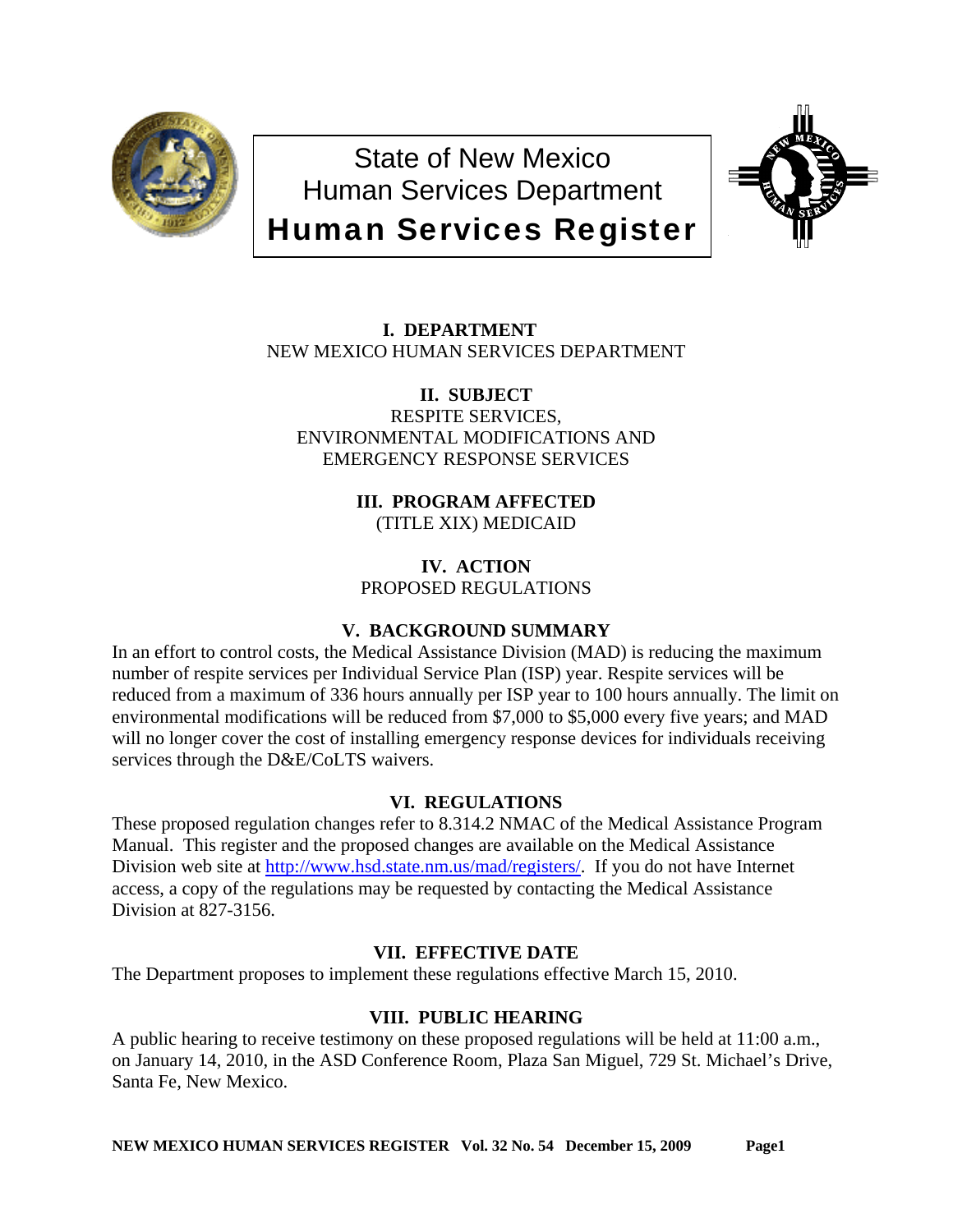If you are a person with a disability and you require this information in an alternative format or require a special accommodation to participate in the public hearing, please contact the Division toll free at 1-888-997-2583 and ask for extension 7-3156. In Santa Fe call 827-3156. The Department's TDD system may be accessed toll-free at 1-800-659-8331 or in Santa Fe by calling 827-3184. The Department requests at least ten (10) days advance notice to provide requested alternative formats and special accommodations.

#### **IX. ADDRESS**

Interested persons may address written or recorded comments to:

Kathryn Falls, Secretary-Designate Human Services Department P.O. Box 2348 Santa Fe, New Mexico 87504-2348

These comments must be received no later than 5:00 p.m., on January 14, 2010. Written and recorded comments will be given the same consideration as oral comments made at the public hearing. Interested persons may also address comments via electronic mail to: [Magdalena.Romero@state.nm.us.](mailto:Magdalena.Romero@state.nm.us)

#### **X. PUBLICATIONS**

Publication of these regulations approved by:

KATHRYN FALLS, SECRETARY-DESIGNATE HUMAN SERVICES DEPARTMENT